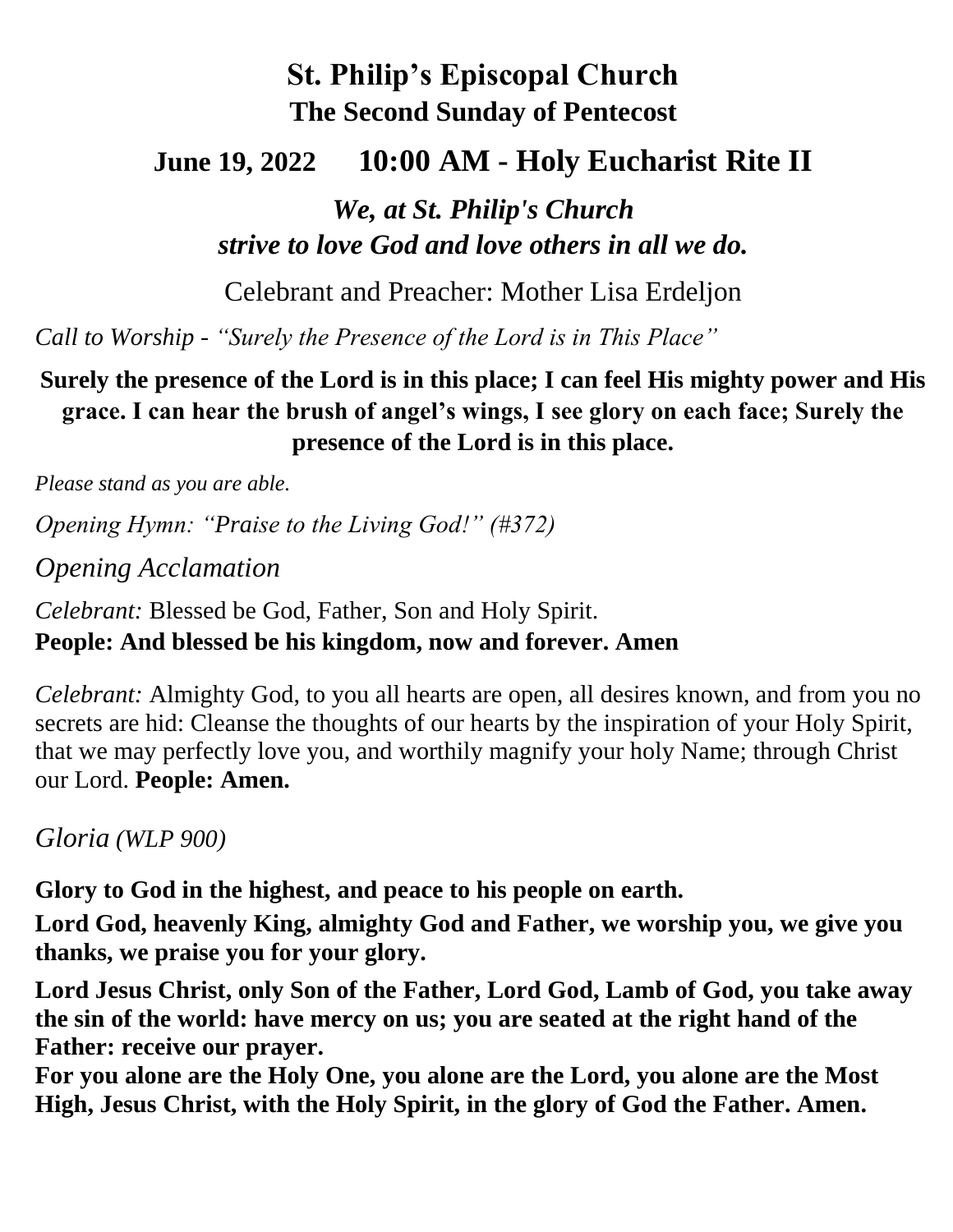# *The Collect of the Day*

*Celebrant*: The Lord be with you. **People: And also with you.**  *Celebrant*: Let us pray.

O Lord, make us have perpetual love and reverence for your holy Name, for you never fail to help and govern those whom you have set upon the sure foundation of your loving-kindness; through Jesus Christ our Lord, who lives and reigns with you and the Holy Spirit, one God, for ever and ever.

## **People: Amen.**

# *The Liturgy of the Word*

## A Reading from the Book of Isaiah (65:1-9)

I was ready to be sought out by those who did not ask, to be found by those who did not seek me. I said, "Here I am, here I am," to a nation that did not call on my name. I held out my hands all day long to a rebellious people, who walk in a way that is not good, following their own devices; a people who provoke me to my face continually, sacrificing in gardens and offering incense on bricks; who sit inside tombs, and spend the night in secret places; who eat swine's flesh, with broth of abominable things in their vessels; who say, "Keep to yourself, do not come near me, for I am too holy for you."

These are a smoke in my nostrils, a fire that burns all day long. See, it is written before me: I will not keep silent, but I will repay; I will indeed repay into their laps their iniquities and their ancestors' iniquities together, says the LORD; because they offered incense on the mountains and reviled me on the hills, I will measure into their laps full payment for their actions. Thus says the LORD: As the wine is found in the cluster, and they say, "Do not destroy it, for there is a blessing in it," so I will do for my servants' sake, and not destroy them all. I will bring forth descendants from Jacob, and from Judah inheritors of my mountains; my chosen shall inherit it, and my servants shall settle there.

*Reader:* The Word of the Lord. **People: Thanks be to God.**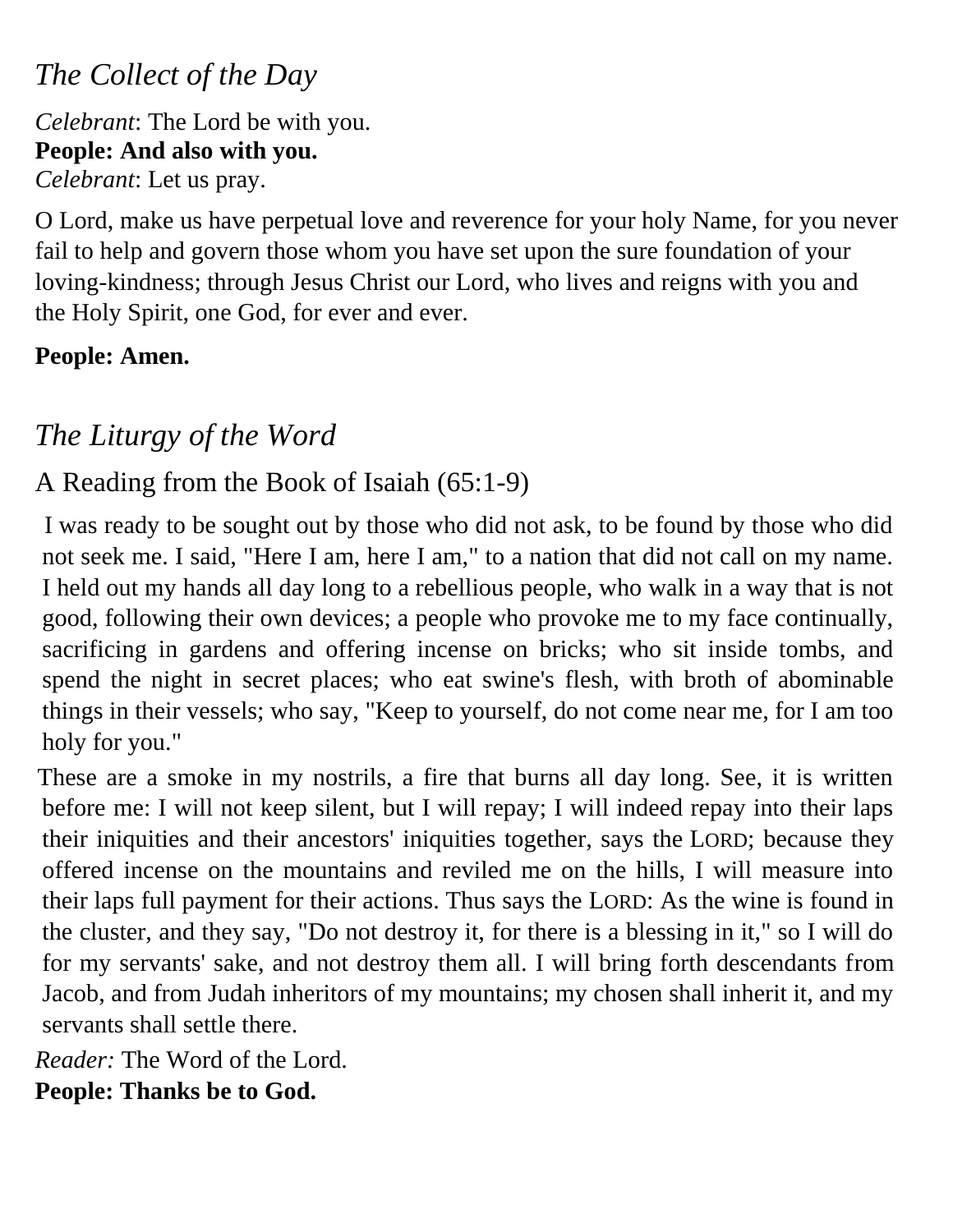## Psalm 22:18-27

### *Deus, Deus meus*

- 18 Be not far away, O LORD; \* **you are my strength; hasten to help me.**
- 19 Save me from the sword, \* **my life from the power of the dog.**
- 20 Save me from the lion's mouth, \* **my wretched body from the horns of wild bulls.**
- 21 I will declare your Name to my brethren; \* **in the midst of the congregation I will praise you.**
- 22 Praise the LORD, you that fear him; \* **stand in awe of him, O offspring of Israel; all you of Jacob's line, give glory.**
- 23 For he does not despise nor abhor the poor in their poverty; neither does he hide his face from them; \* **but when they cry to him he hears them.**
- 24 My praise is of him in the great assembly; \* **I will perform my vows in the presence of those who worship him**.
- 25 The poor shall eat and be satisfied, and those who seek the LORD shall praise him: \*

**"May your heart live for ever!"**

- 26 All the ends of the earth shall remember and turn to the LORD, \* **and all the families of the nations shall bow before him.**
- 27 For kingship belongs to the LORD; \*

**he rules over the nations.**

# A Reading from Paul's Letter to the Galatians (3:23-29)

Now before faith came, we were imprisoned and guarded under the law until faith would be revealed. Therefore the law was our disciplinarian until Christ came, so that we might be justified by faith. But now that faith has come, we are no longer subject to a disciplinarian, for in Christ Jesus you are all children of God through faith. As many of you as were baptized into Christ have clothed yourselves with Christ. There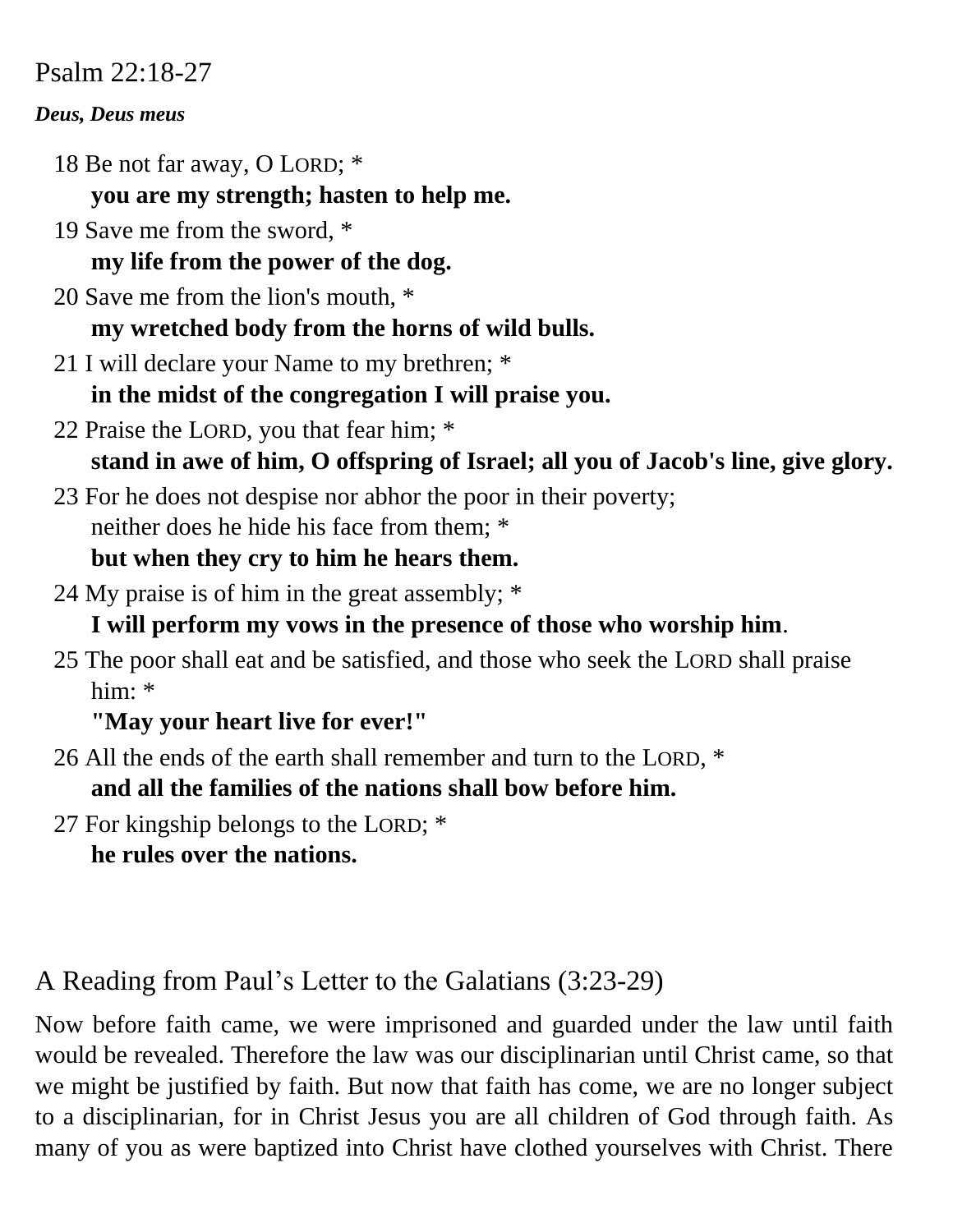is no longer Jew or Greek, there is no longer slave or free, there is no longer male and female; for all of you are one in Christ Jesus. And if you belong to Christ, then you are Abraham's offspring, heirs according to the promise.

# *Reader:* The Word of the Lord. **People: Thanks be to God.**

*Sequence Hymn: "In Christ There is no East or West" (#529 v. 1-2)*

## The Holy Gospel of Our Lord Jesus Christ according to Luke (8:26-39)

## **People: Glory to you, Lord Christ.**

Jesus and his disciples arrived at the country of the Gerasenes, which is opposite Galilee. As he stepped out on land, a man of the city who had demons met him. For a long time he had worn no clothes, and he did not live in a house but in the tombs. When he saw Jesus, he fell down before him and shouted at the top of his voice, "What have you to do with me, Jesus, Son of the Most High God? I beg you, do not torment me" -- for Jesus had commanded the unclean spirit to come out of the man. (For many times it had seized him; he was kept under guard and bound with chains and shackles, but he would break the bonds and be driven by the demon into the wilds.) Jesus then asked him, "What is your name?" He said, "Legion"; for many demons had entered him. They begged him not to order them to go back into the abyss.

Now there on the hillside a large herd of swine was feeding; and the demons begged Jesus to let them enter these. So he gave them permission. Then the demons came out of the man and entered the swine, and the herd rushed down the steep bank into the lake and was drowned.

When the swineherds saw what had happened, they ran off and told it in the city and in the country. Then people came out to see what had happened, and when they came to Jesus, they found the man from whom the demons had gone sitting at the feet of Jesus, clothed and in his right mind. And they were afraid. Those who had seen it told them how the one who had been possessed by demons had been healed. Then all the people of the surrounding country of the Gerasenes asked Jesus to leave them; for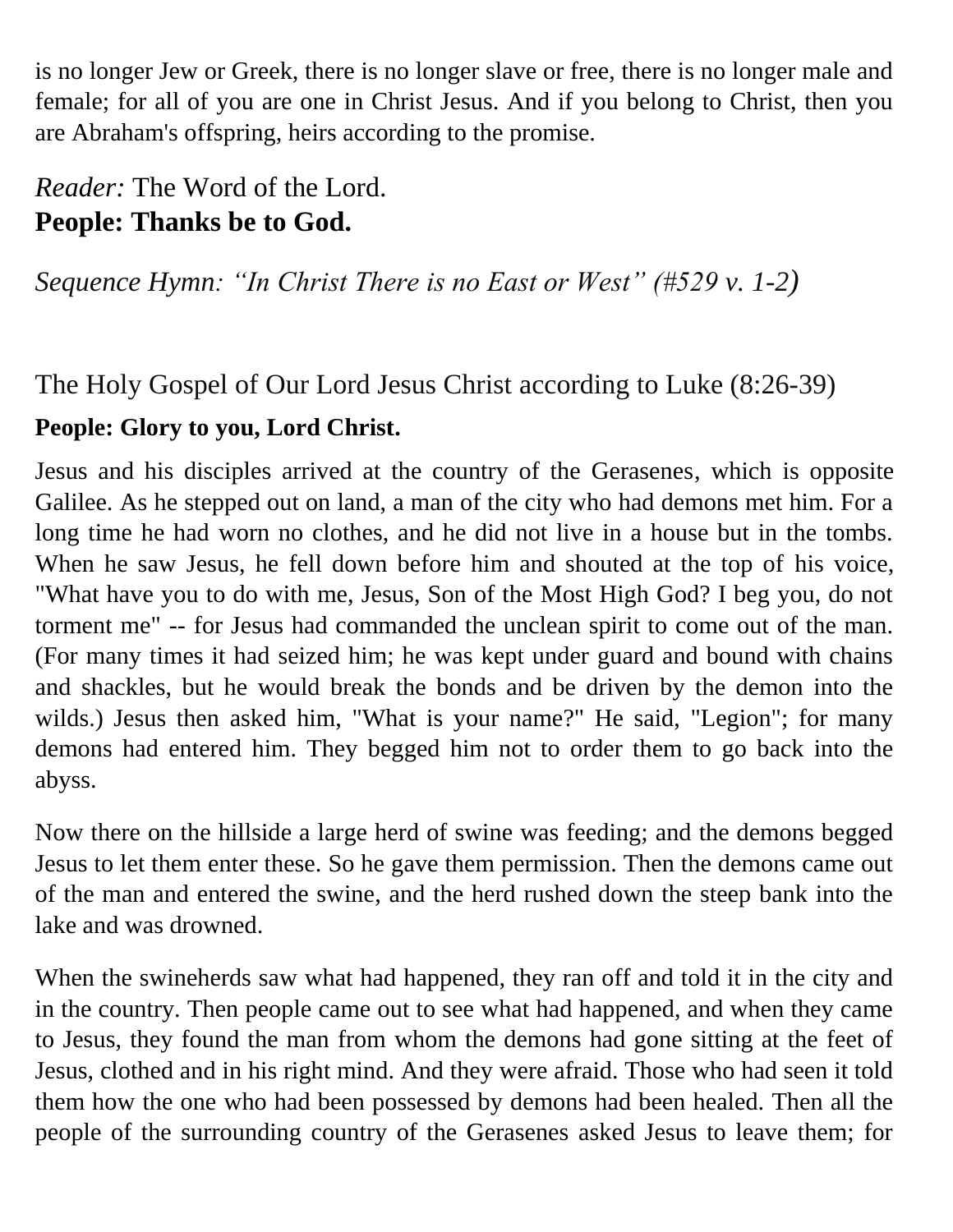they were seized with great fear. So he got into the boat and returned. The man from whom the demons had gone begged that he might be with him; but Jesus sent him away, saying, "Return to your home, and declare how much God has done for you." So he went away, proclaiming throughout the city how much Jesus had done for him.

*Deacon:* The Gospel of the Lord. **People: Praise to you, Lord Christ.**

*Sequence Hymn: "In Christ There is no East or West" (#529 v. 3 )*

Sermon Mother Lisa Erdeljon

# *The Nicene Creed*

**We believe in one God, the Father, the Almighty, maker of heaven and earth, of all that is, seen and unseen.** 

**We believe in one Lord, Jesus Christ, the only Son of God, eternally begotten of the Father, God from God, Light from Light, true God from true God, begotten, not made, of one Being with the Father. Through him all things were made. For us and for our salvation he came down from heaven: by the power of the Holy Spirit he became incarnate from the Virgin Mary, and was made man. For our sake he was crucified under Pontius Pilate; he suffered death and was buried. On the third day he rose again in accordance with the Scriptures; he ascended into heaven and is seated at the right hand of the Father. He will come again in glory to judge the living and the dead, and his kingdom will have no end.**

**We believe in the Holy Spirit, the Lord, the giver of life, who proceeds from the Father and the Son. With the Father and the Son he is worshiped and glorified. He has spoken through the Prophets.**

**We believe in one holy catholic and apostolic Church. We acknowledge one baptism for the forgiveness of sins. We look for the resurrection of the dead, and the life of the world to come. Amen.**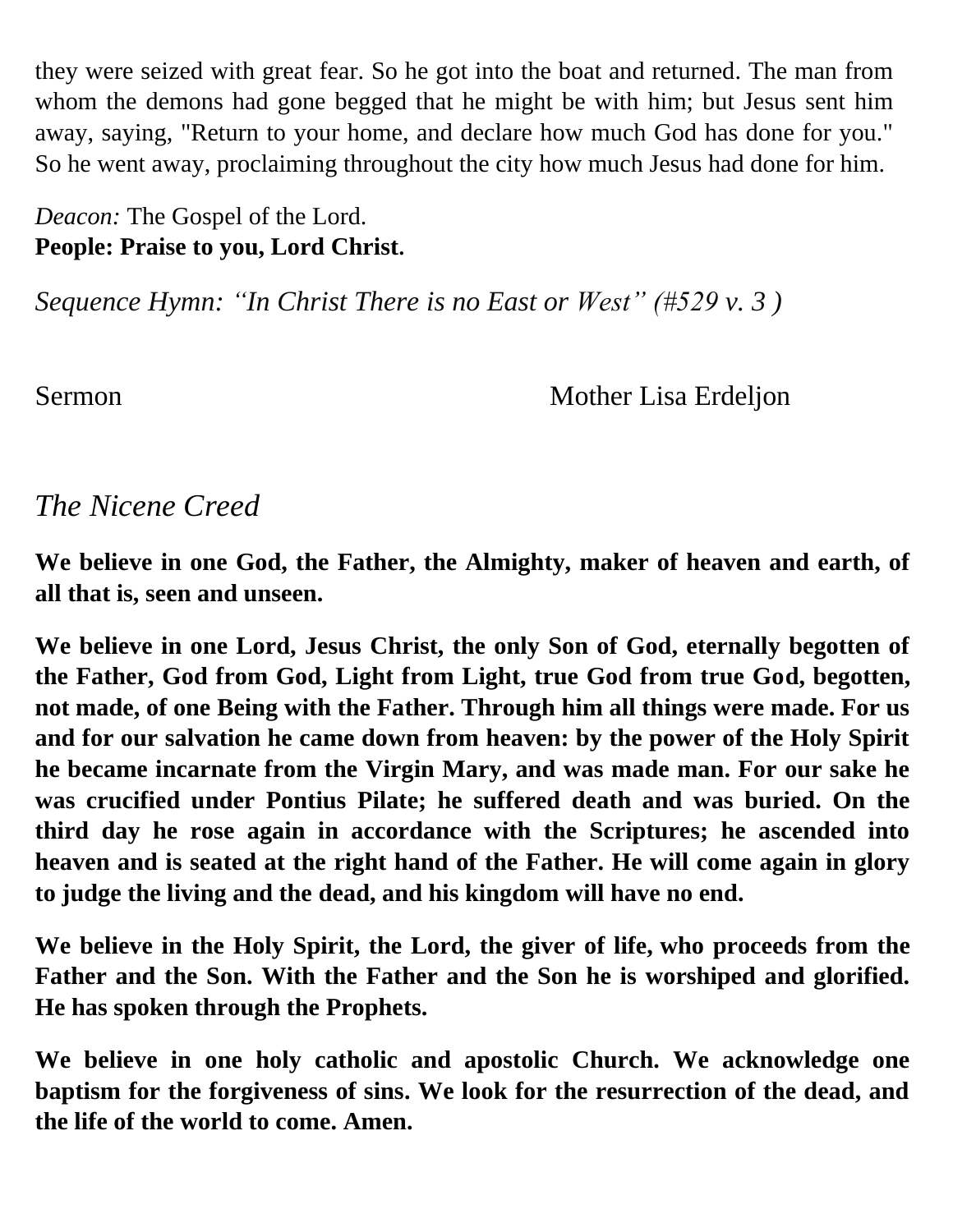## *The Prayers of the People - Form III*

*Leader:* Father, we pray for your holy Catholic Church; **People: That we all may be one.**

*Leader:* Grant that every member of the Church may truly and humbly serve you; **People: That your Name may be glorified by all people.**

*Leader:* We pray for all bishops, priests, and deacons; **People: That they may be faithful ministers of your Word and Sacraments.**

*Leader:* We pray for all who govern and hold authority in the nations of the world;

**People: That there may be justice and peace on the earth.**

*Leader:* Give us grace to do your will in all that we undertake; **People: That our works may find favor in your sight.**

*Leader:* Have compassion on those who suffer from any grief or trouble; **People: That they may be delivered from their distress***.*

*Leader:* Give to the departed eternal rest. **People: Let light perpetual shine upon them.**

*Leader:* We praise you for your saints who have entered into joy; **People: May we also come to share in your heavenly kingdom.**

Let us pray for our own needs and those of others. *Silence. The People may add their own petitions.*

*Celebrant:* Almighty and eternal God, ruler of all things in heaven and earth: Mercifully accept the prayers of your people, and strengthen us to do your will; through Jesus Christ our Lord.

**People: Amen.**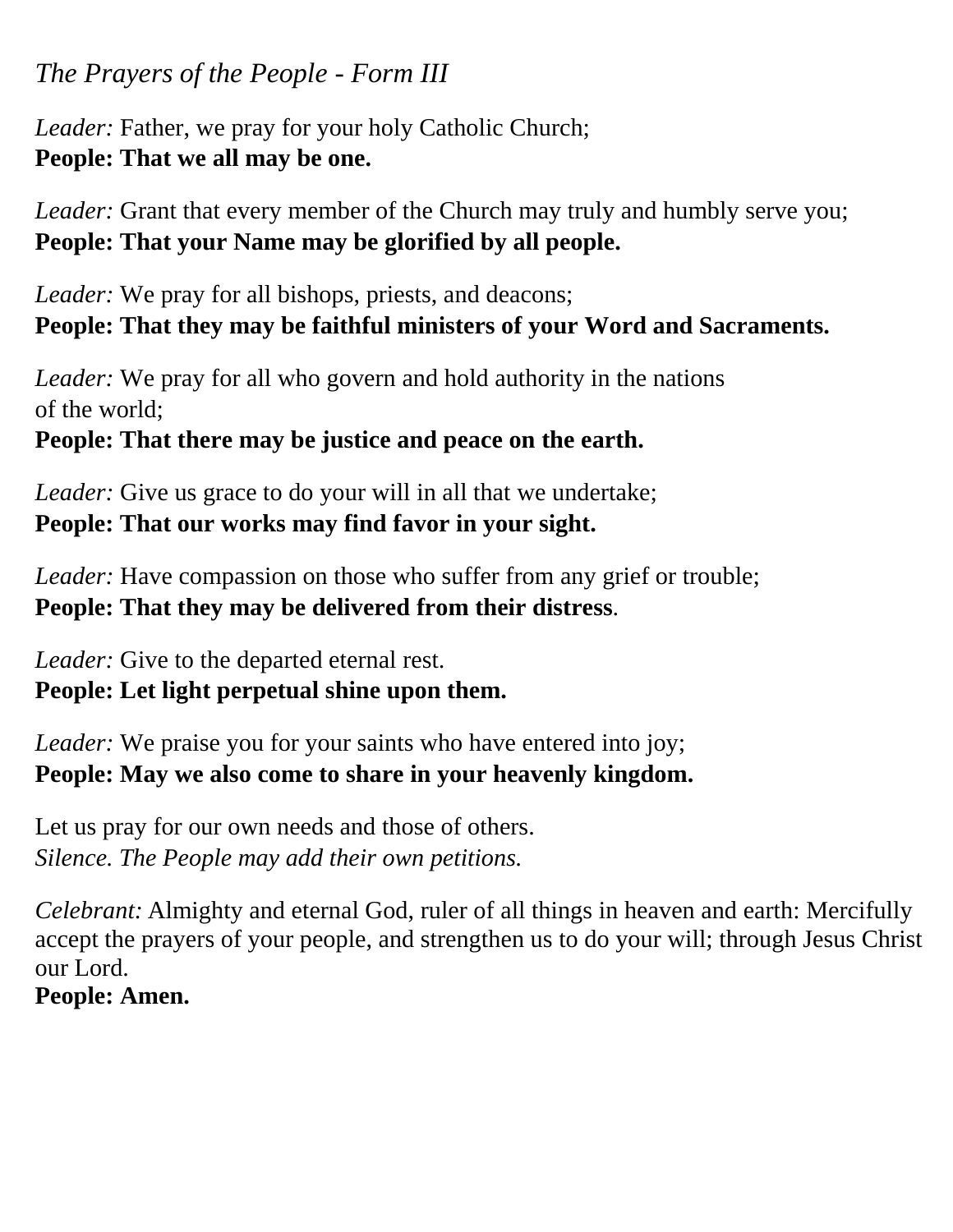## *Confession of Sin*

*Deacon:* Let us confess our sins against God and our neighbor.

### *Deacon and People:*

**Most merciful God, we confess that we have sinned against you in thought, word, and deed, by what we have done, and by what we have left undone. We have not loved you with our whole heart; we have not loved our neighbors as ourselves. We are truly sorry and we humbly repent. For the sake of your Son Jesus Christ, have mercy on us and forgive us; that we may delight in your will, and walk in your ways, to the glory of your Name. Amen.**

*Celebrant:* Almighty God have mercy on you, forgive you all your sins through our Lord Jesus Christ, strengthen you in all goodness, and by the power of the Holy Spirit keep you in eternal life.

### **People:** *Amen.*

*The Peace <i>Officiant:* The peace of the Lord be always with you. **People: And also with you.**

*Welcoming Ministry Minute*

## *Offertory*

(Congregation stands and sings the following with the presentation of gifts.) *Praise God, from whom all blessings flow; praise him, all creatures here below; praise him above, ye heavenly host: praise Father, Son, and Holy Ghost. Amen.*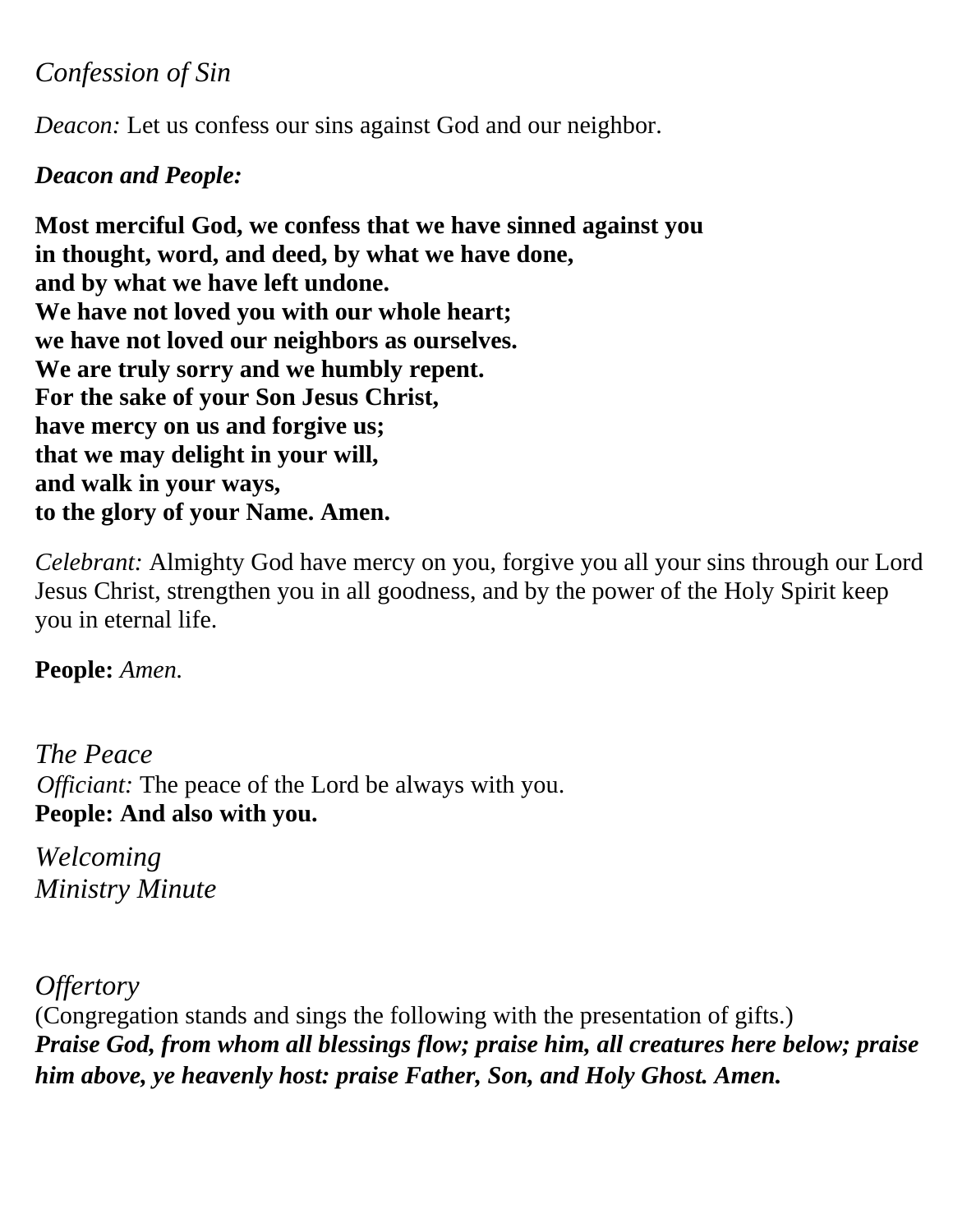# The Liturgy of the Eucharist

*The Great Thanksgiving* – *Eucharistic Prayer A*

*Celebrant:* The Lord be with you. **People**: **And also with you.** *Celebrant:* Lift up your hearts. **People: We lift them to the Lord.** *Celebrant:* Let us give thanks to the Lord our God. **People: It is right to give him thanks and praise***.*

*Celebrant:* It is right, and a good and joyful thing, always and everywhere to give thanks to you, Father Almighty, Creator of heaven and earth. Creator of the light and source of life, who hast made us in thine image, and called us to new life in Jesus Christ our Lord.

Therefore we praise you, joining our voices with Angels and Archangels and with all the company of heaven, who for ever sing this hymn to proclaim the glory of your Name:

*Celebrant and People (WLP # 858)*

**Holy, Holy, Holy Lord, God of power and might, heaven and earth are full of your glory. Hosanna in the highest. Blessed is he who comes in the name of the Lord. Hosanna in the highest.**

*The people stand or kneel.*

*Celebrant*: Holy and gracious Father: In your infinite love you made us for yourself, and, when we had fallen into sin and become subject to evil and death, you, in your mercy, sent Jesus Christ, your only and eternal Son, to share our human nature, to live and die as one of us, to reconcile us to you, the

God and Father of all. He stretched out his arms upon the cross, and offered himself, in obedience to your will, a perfect sacrifice for the whole world.

On the night he was handed over to suffering and death, our Lord Jesus Christ took bread; and when he had given thanks to you, he broke it, and gave it to his disciples, and said, "Take, eat: This is my Body, which is given for you. Do this for the remembrance of me."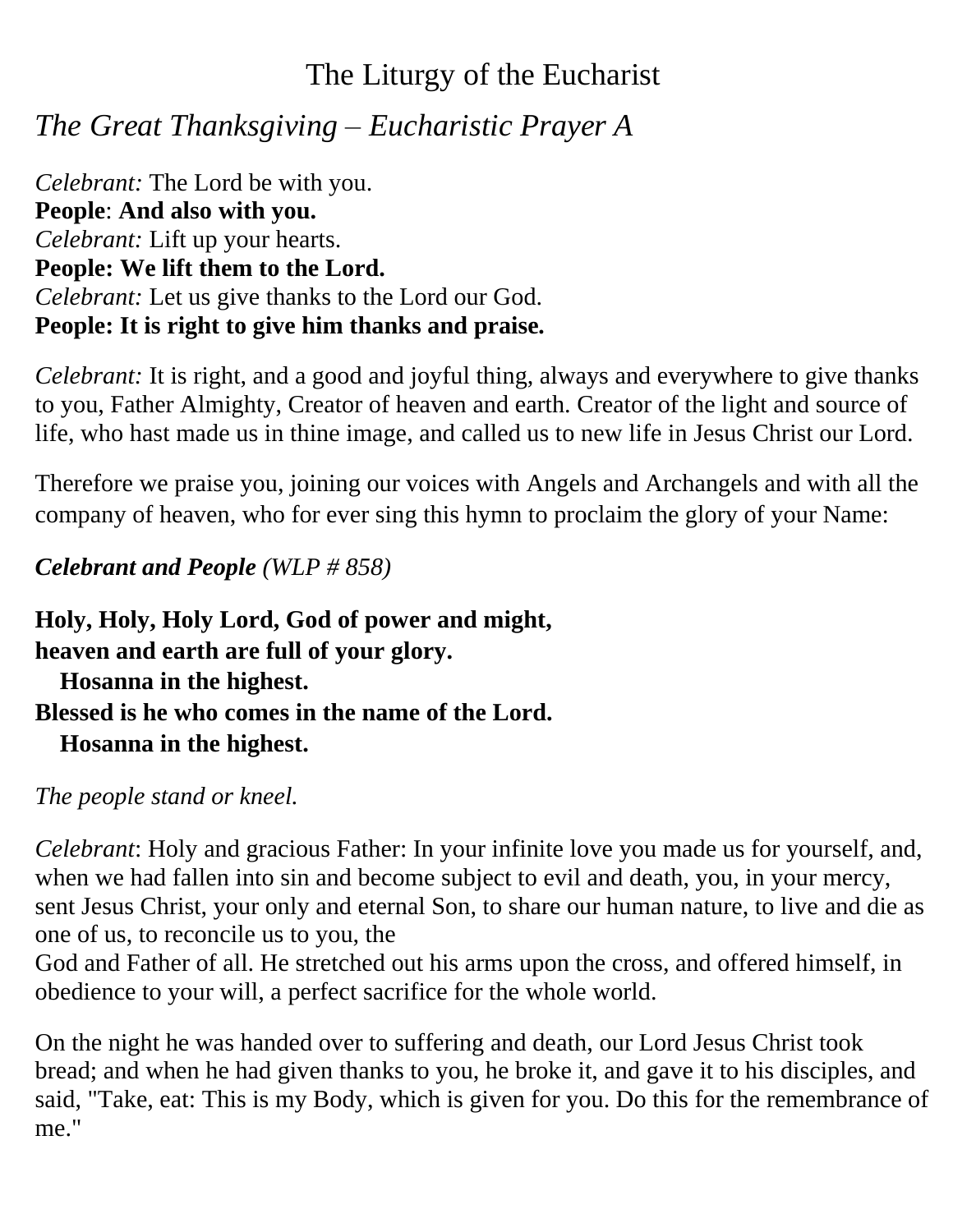After supper he took the cup of wine; and when he had given thanks, he gave it to them, and said, "Drink this, all of you: This is my Blood of the new Covenant, which is shed for you and for many for the forgiveness of sins. Whenever you drink it, do this for the remembrance of me."

Therefore we proclaim the mystery of faith:

## *Celebrant and People*

## **Christ has died. Christ is risen. Christ will come again.**

*Celebrant:* We celebrate the memorial of our redemption, O Father, in this sacrifice of praise and thanksgiving. Recalling his death, resurrection, and ascension, we offer you these gifts.

Sanctify them by your Holy Spirit to be for your people the Body and Blood of your Son, the holy food and drink of new and unending life in him. Sanctify us also that we may faithfully receive this holy Sacrament, and serve you in unity, constancy, and peace; and at the last day bring us with all your saints into the joy of your eternal kingdom.

All this we ask through your Son Jesus Christ: By him, and with him, and in him, in the unity of the Holy Spirit all honor and glory is yours, Almighty Father, now and for ever.

## **People:** *AMEN.*

And now, as our Savior Christ has taught us, we are bold to say,

**Our Father, who art in heaven, hallowed be thy Name, thy kingdom come, thy will be done, on earth as it is in heaven. Give us this day our daily bread. And forgive us our trespasses, as we forgive those who trespass against us. And lead us not into temptation, but deliver us from evil. For thine is the kingdom, and the power, and the glory, for ever and ever. Amen.**

*The Breaking of the Bread Celebrant:* Christ our Passover is sacrificed for us. **People: Therefore, let us keep the feast.**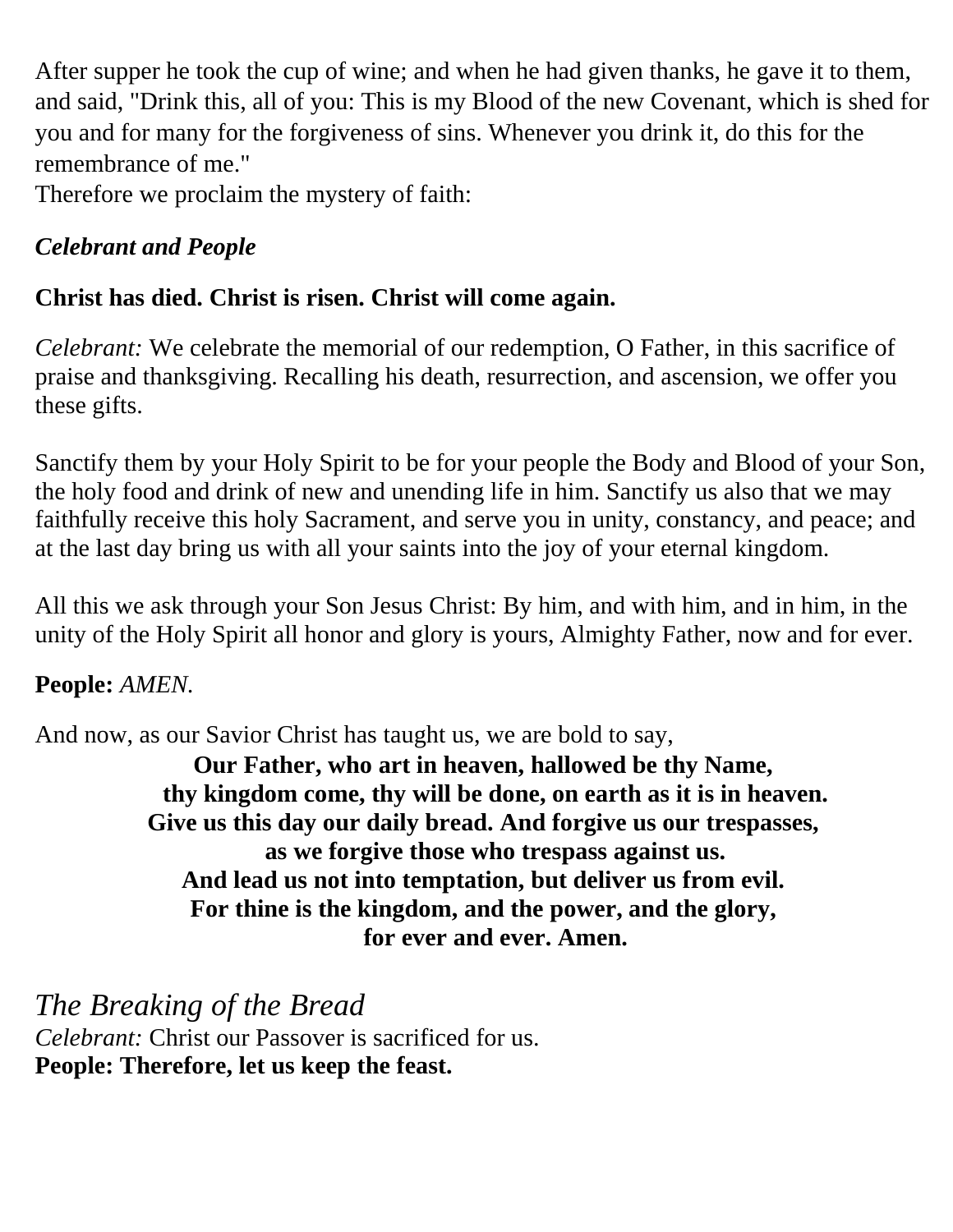# *Communion*

*All baptized Christians are invited to receive Communion. Please follow the ushers' instructions to receive.* 

*How to receive Holy Communion:*

*Holy Communion will continue to be served in front of the altar. After you receive the bread you may choose one of three options regarding the wine.*

*1. Immediately consume your bread and step to the chalice bearer nearest the priest serving the bread. This is the common cup designated for you to take a drink from. Dipping the bread into this cup is NOT permitted.*

*2. Holding your bread, go to the second chalice bearer who is holding a small glass cup. This cup is designated for intinction (dipping) only. As you stand in front of the chalice bearer, they will offer the words of administration and you my dip your bread into the shallow cup. Please note there is only a small quantity of wine in this chalice to ensure fingers do not touch the wine.*

*3. Immediately consume your bread and carefully walk past both chalices if you desire to not take part in the wine. Please know that receiving communion in one species only is still considered a full and valid communion.*

## *Post Communion Prayer*

**Eternal God, heavenly Father, you have graciously accepted us as living members of your Son our Savior Jesus Christ, and you have fed us with spiritual food in the Sacrament of his Body and Blood. Send us now into the world in peace, and grant us strength and courage to love and serve you with gladness and singleness of heart; through Christ our Lord. Amen.**

*Celebrant: Blessing*

**People: Amen.**

*Hymn –"All Hail the Power of Jesus' Name" (#450)* 

*Deacon*: *The Dismissal*  **People: Thanks be to God.**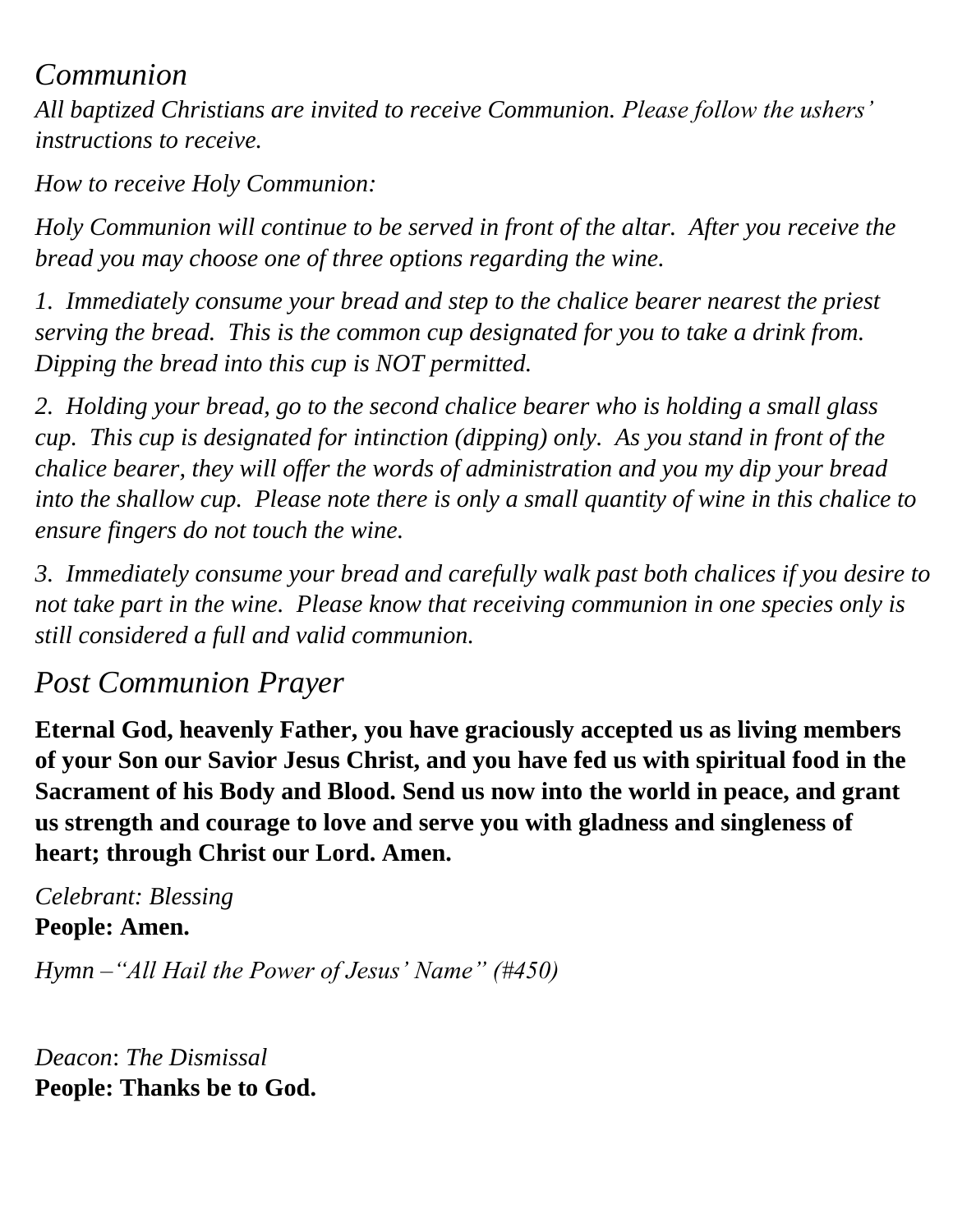

*The Flowers on the Altar are given to the Glory of God In Loving Memory of Alvin J. Banker, Sr By Deborah and Harold Gross*

### *AND*

*In Celebration of Our 35th Wedding Anniversary By Dana and Lorraine Richardson.*

**Lay Readers:** Barbara Edwards, Jim MacCallum **Lay Eucharistic Ministers:** Anita DuBois, Tina Powers, Fraser Crane, Frank Darzano **Ushers:** Max Hooper, Patti Hooper, Dave Edwards, Sam Lytle **Greeter:** Rose Dahill **Vestry Person of the Day***:* Holly Meiners